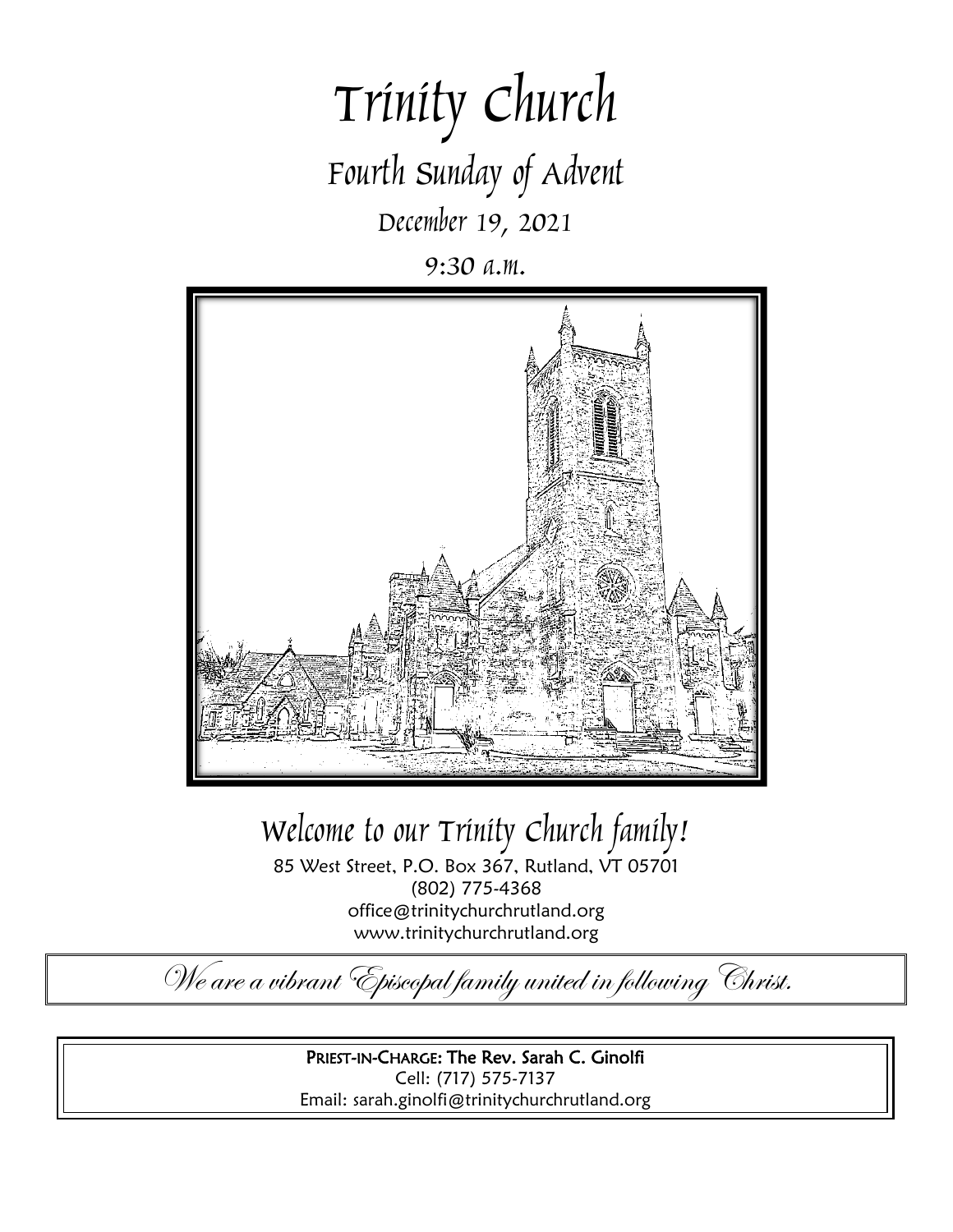### Announcements

Face Masks Required for In-Person Worship—With the increase of COVID-19 cases in Vermont and nationwide and for the safety of our Trinity family, we are now requiring that face masks be worn in church and that seating spacing be more strictly followed. If you do not have a mask, please ask the ushers for one. Please use the pews marked with green tape.

Calling All Christmas Carolers!—The Outreach and Evangelism Team is planning a Christmas caroling event that will be held on the front lawn at Trinity on Tuesday, December 21, 2021 at 4:30pm. They invite Trinity members to show up to represent their beloved church to Rutland, during the 5 o'clock rush hour; and feel free to bring your friends along. Hot chocolate will be provided!

Advent Series: Invite, Welcome, Connect—Advent is a season of preparation, hope, and hospitality. During this season, we'll run an evening formation series via Zoom to explore how we can invite, welcome, and connect newcomers to our beloved parish home. The final of the three sessions will be this Tuesday at 7:00pm and will center on "connect." While these three focus areas are interrelated, those in attendance will be able to access each night's content without participating in every session. We'll email a link to the Zoom meeting each week.

Christmas Services--Christmas Eve, December 24: we begin at 5:15pm with a musical prelude and Holy Eucharist follows at 5:30pm. On Christmas Day, December 25: we'll celebrate Holy Eucharist at 9:30am. Since Christmas falls on a Saturday this year, our service on Sunday, December 26 will be a "lessons and carols" style service with Nanci Gordon leading us in prayer and offering the homily (at our regular 9:30am time).

Office Holiday Hours—The offices will be closed on 12/24 and 12/26, and 12/31 and 1/3. During the week between Christmas and New Year's, staff will be in the offices only on an "as necessary" basis, so regular hours will not be observed during the holidays.

2022 Calendars Available—The 2022 Liturgical calendars, compliments of Tossing Funeral Home are available for pick up in the narthex.

Ingathering for Communion Wine—We are accepting donations of Sheffield's Tawny Port Wine for our Holy Communion.

Christmas Tree Pickup—Rutland Boy Scout Troops 105 and 120 will once again collect discarded Christmas trees at the end of the holiday season, with pickup dates scheduled for Saturdays, January 8 and 15. To schedule your tree pickup, please call 802-438-8721 or email RutlandBSTreeCollection@gmail.com. (This is their major fundraiser, so donations are greatly appreciated and accepted at pickup.)



Our Staff: Priest-in-Charge, the Rev. Sarah Ginolfi; treasurer, Linda Fay; Parish Administrator, Wendy Grace; Music Director, John Riddle: Sexton, Jeff Zoesch

Our Vestry: Senior Warden, Fern Fryer; Junior Warden, Jay Slenker; Members: Melissa Alarie; Kathy Hall; Rich Jones; Krey Kellington; David Thurmer; Holly Webb

Today's Liturgical Assistants: Altar Guild— Nancy Blosser, Jane Jones, Shannon Hill; Chalice Assistant— Bob Bassett; Old Testament Reader-Shannon Hill; Epistle Reader-Gary Foskett; Intercessor-Nancy Blosser; Ushers-Marc Brierre, Rich Carlson; Live Stream Tech-Lisa Frankel-Boerner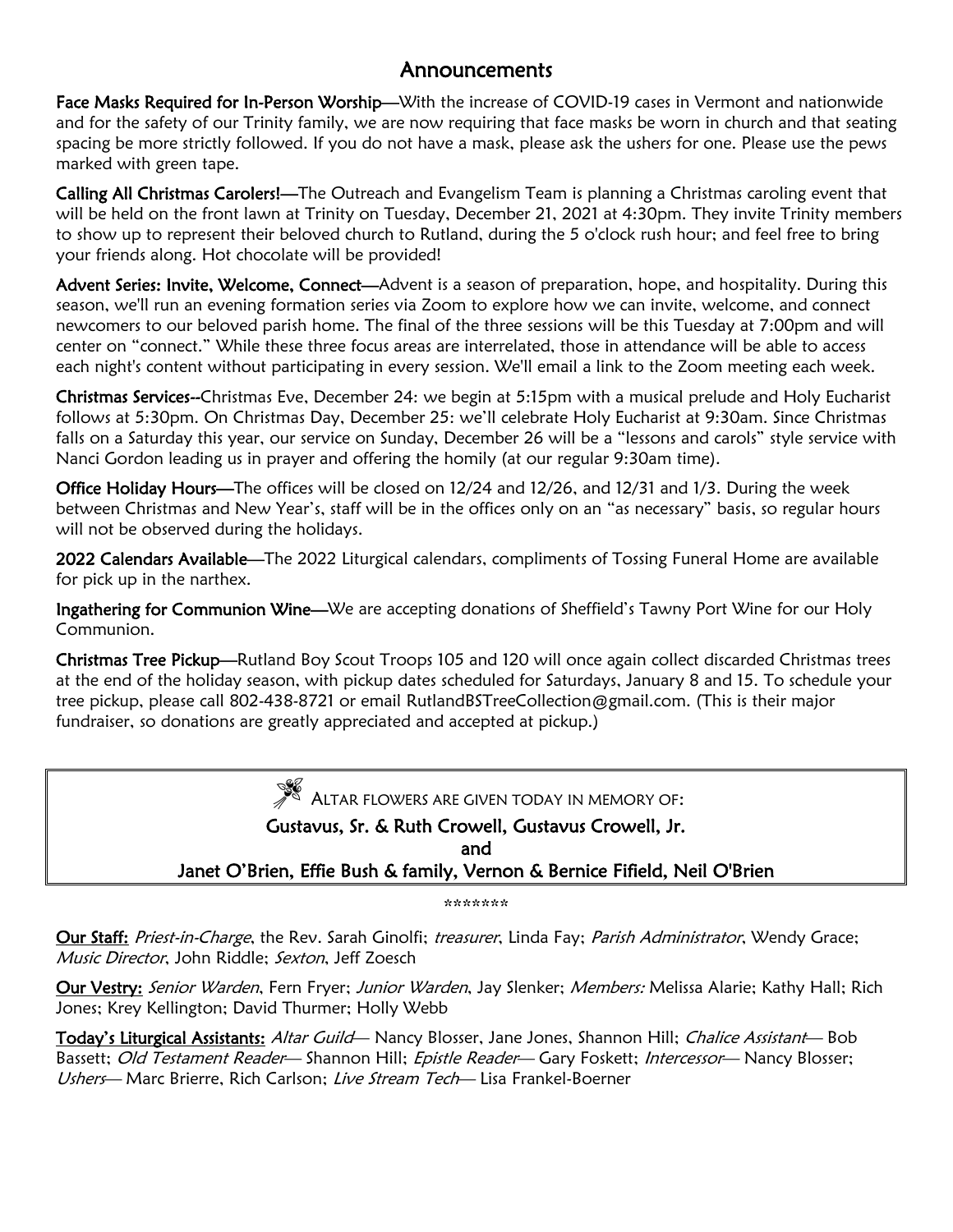9:30 a.m. Fourth Sunday of Advent – Holy Eucharist

The Invitatory

Prelude Two Advent Preludes G. Winston Cassler Lento on a plainsong Kyrie Meditation on "Veni Emmanuel"

Opening Hymn #56 Come, O Come, O Come, Emmanuel

The Lighting of the Advent Wreath **Fourth Candle - the Candle of Love** 

Advent wreath with 4 candles lit represents John the Baptist who calls us to prepare the way of the Lord.

Officiant: Light and peace, in Jesus Christ our Lord

All: Thanks be to God

Officiant: Today is the Fourth Sunday of Advent and we will light the Candle of Love. Last Sunday we lit the Candles of Hope, Peace and Joy. We light them again as we remember Jesus, born in Bethlehem, our hope, our peace, and our joy.

(A person lights the Candles of Hope, Peace, and Joy.)

Officiant: Today we light the Fourth Candle of Advent, the Candle of Love. In their old age God gave to Zechariah and Elisabeth a son called John. John spoke to the people bravely in the desert denying his own comforts and prepared to die for what he believed. John taught that we should share what we have with others, treat each other kindly and show God's love. He did this because he cared for people and wanted them to repent and find God's forgiveness. Love is like a candle shining in a dark place. As we look at the light of this candle, we celebrate the love we have in Christ.

(A person lights the Fourth Candle, the Candle of Love.)

Officiant: Let us pray:

All: Lord God, Your witness John the Baptist grew up strong in spirit and prepared people for the coming of the Lord. He loved your people and baptized them in the River Jordan to wash away their sins. Help us to have the same love that we would be witnesses to him and spread the good news of your love. As Christmas draws closer day by day, help us to be ready to welcome him. Amen.

### Opening Sentences

Officiant: Blessed be God: Father, Son, and Holy Spirit.

People: And blessed be his kingdom, now and for ever. Amen.

Officiant: Almighty God, to you all hearts are open, all desires known, and from you no secrets are hid: Cleanse the thoughts of our hearts by the inspiration of your Holy Spirit, that we may perfectly love you, and worthily magnify your holy Name; through Christ our Lord. Amen.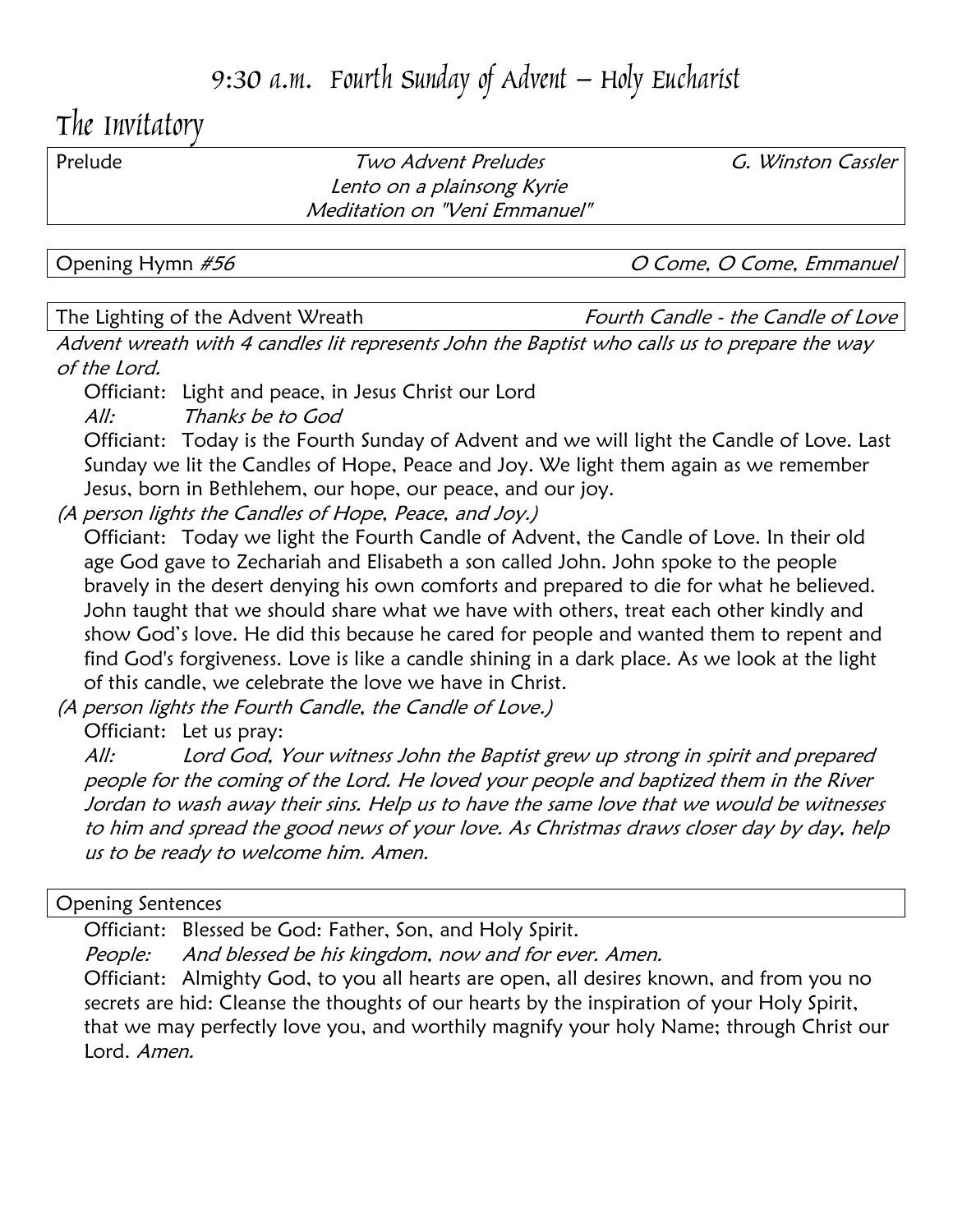#### Kyrie Eleison **1982 Hymnal, S 91**

(Music denoted with an S prefix is service music and is located in the front of the hymnal.) All: Lord, have mercy upon us. Christ, have mercy upon us. Lord, have mercy upon us.

#### The Collect of the Day

Officiant: The Lord be with you. People: And also with you.

Officiant: Let us pray.

Purify our conscience, Almighty God, by your daily visitation, that your Son Jesus Christ, at his coming, may find in us a mansion prepared for himself; who lives and reigns with you, in the unity of the Holy Spirit, one God, now and for ever. Amen.

# The Word of the Lord

Lessons of the Day

First Reading Micah 5:2-5a

Reader: A reading from the book of Micah.

You, O Bethlehem of Ephrathah, who are one of the little clans of Judah, from you shall come forth for me one who is to rule in Israel, whose origin is from of old, from ancient days. Therefore he shall give them up until the time when she who is in labor has brought forth; then the rest of his kindred shall return to the people of Israel. And he shall stand and feed his flock in the strength of the Lord, in the majesty of the name of the Lord his God. And they shall live secure, for now he shall be great to the ends of the earth; and he shall be the one of peace.

The Word of the Lord. People: Thanks be to God.

```
The Song of Mary (Canticle 3) S 185
```
(sung by the choir)

My soul doth magnify the Lord, \* and my spirit hath rejoiced in God my Savior.

For he hath regarded \* the lowliness of his handmaiden.

For behold from henceforth \* all generations shall call me blessed.

For he that is mighty hath magnified me, \* and holy is his Name.

And his mercy is on them that fear him  $*$ throughout all generations.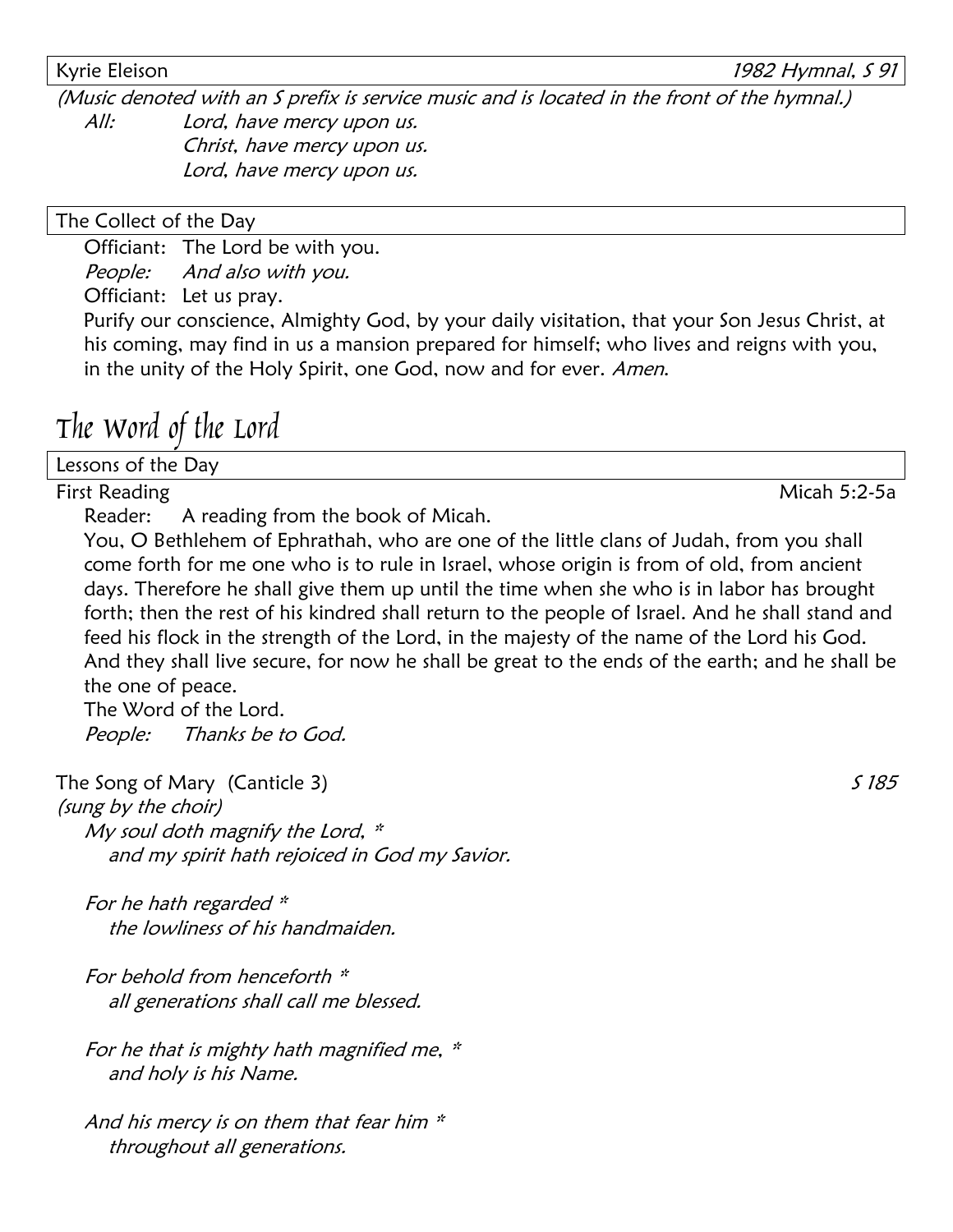He hath showed strength with his arm; \* he hath scattered the proud in the imagination of their hearts.

He hath put down the mighty from their seat, \* and hath exalted the humble and meek.

He hath filled the hungry with good things, \* and the rich he hath sent empty away.

He remembering his mercy hath holpen his servant Israel, \* as he promised to our forefathers, Abraham and his seed for ever.

Second Reading **Hebrews** 10:5-10

Reader: A reading from the letter to the Hebrews.

Consequently, when Christ came into the world, he said, "Sacrifices and offerings you have not desired, but a body you have prepared for me; in burnt offerings and sin offerings you have taken no pleasure. Then I said, 'See, God, I have come to do your will, O God' (in the scroll of the book it is written of me)." When he said above, "You have neither desired nor taken pleasure in sacrifices and offerings and burnt offerings and sin offerings" (these are offered according to the law), then he added, "See, I have come to do your will." He abolishes the first in order to establish the second. And it is by God's will that we have been sanctified through the offering of the body of Jesus Christ once for all.

The Word of Lord.

People: Thanks be to God.

| Sequence Hymn #267 | <i>Praise we the Lord this day</i> |
|--------------------|------------------------------------|
|                    |                                    |

Gospel Luke 1:39-45

Officiant: The Holy Gospel of our Lord Jesus Christ according to Luke. People: Glory to you, Lord Christ.

In those days Mary set out and went with haste to a Judean town in the hill country, where she entered the house of Zechariah and greeted Elizabeth. When Elizabeth heard Mary's greeting, the child leaped in her womb. And Elizabeth was filled with the Holy Spirit and exclaimed with a loud cry, "Blessed are you among women, and blessed is the fruit of your womb. And why has this happened to me, that the mother of my Lord comes to me? For as soon as I heard the sound of your greeting, the child in my womb leaped for joy. And blessed is she who believed that there would be a fulfillment of what was spoken to her by the Lord."

The Gospel of the Lord. People: Praise to you, Lord Christ.

Sermon the Rev. Sarah Ginolfi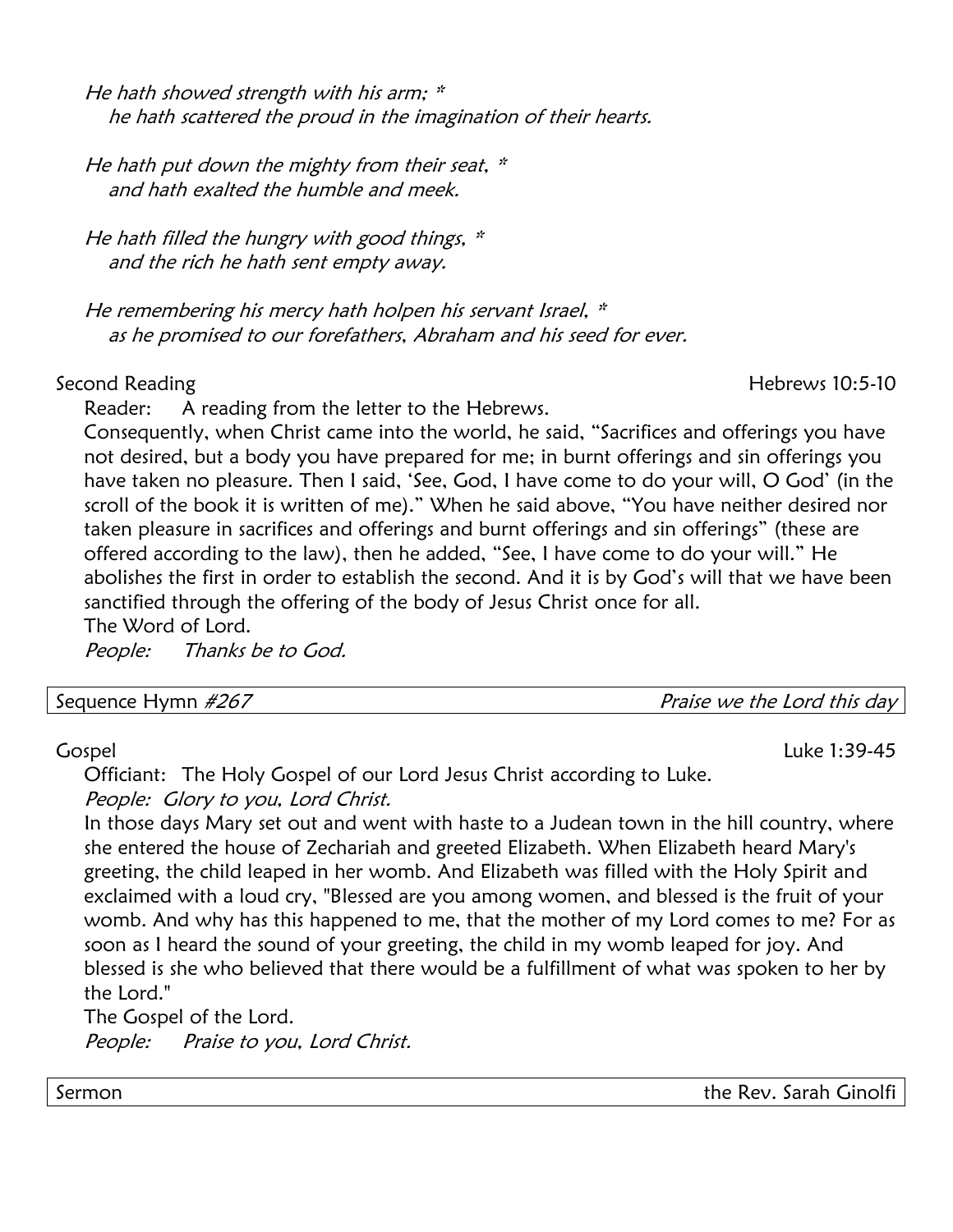Nicene Creed (Congregation)

Officiant: Please join me in saying the Nicene Creed.

All: We believe in one God, the Father, the Almighty, maker of heaven and earth, of all that is, seen and unseen.

We believe in one Lord, Jesus Christ, the only Son of God, eternally begotten of the Father, God from God, Light from Light, true God from true God, begotten, not made, of one Being with the Father. Through him all things were made. For us and for our salvation he came down from heaven: by the power of the Holy Spirit he became incarnate from the Virgin Mary, and was made man. For our sake he was crucified under Pontius Pilate; he suffered death and was buried. On the third day he rose again in accordance with the Scriptures; he ascended into heaven and is seated at the right hand of the Father. He will come again in glory to judge the living and the dead, and his kingdom will have no end.

We believe in the Holy Spirit, the Lord, the giver of life, who proceeds from the Father and the Son. With the Father and the Son he is worshiped and glorified. He has spoken through the Prophets. We believe in one holy catholic and apostolic Church. We acknowledge one baptism for the forgiveness of sins. We look for the resurrection of the dead, and the life of the world to come. Amen.

Intercession Prayers and Confession

Reader: Dear God, we seek to follow your will. Guide us as we deepen in spirituality, grow in compassion, and be your courageous hope in the world.

Let us pray for the Church and for the world. We pray for the Church of the Province of Central America; Ministries of Diocesan Council, the Standing Committee, and the Trustees of the Diocese. We pray also for Justin, Archbishop of Canterbury, Michael, our Presiding Bishop, Shannon, our Bishop, Sarah, our priest, and for all bishops and other ministers. Grant, Almighty God, that all who confess your Name may be united in your truth, live together in your love, and reveal your glory in the world.

Silence

Reader: God, in your mercy

People: Hear our prayer.

Reader: Guide the people of this land, and of all the nations, in the ways of justice and peace; that we may honor one another and serve the common good.

Silence

Reader: God, in your mercy

People: Hear our prayer.

Reader: Give us all a reverence for the earth as your own creation, that we may use its resources rightly in the service of others and to your honor and glory.

Silence

Reader: God, in your mercy

People: Hear our prayer.

Reader: We thank you, Lord, for all the blessings of this life. We pray for parishioners celebrating birthdays and anniversaries, especially Ruth Lampi & Jessica Van Oort, Xzavier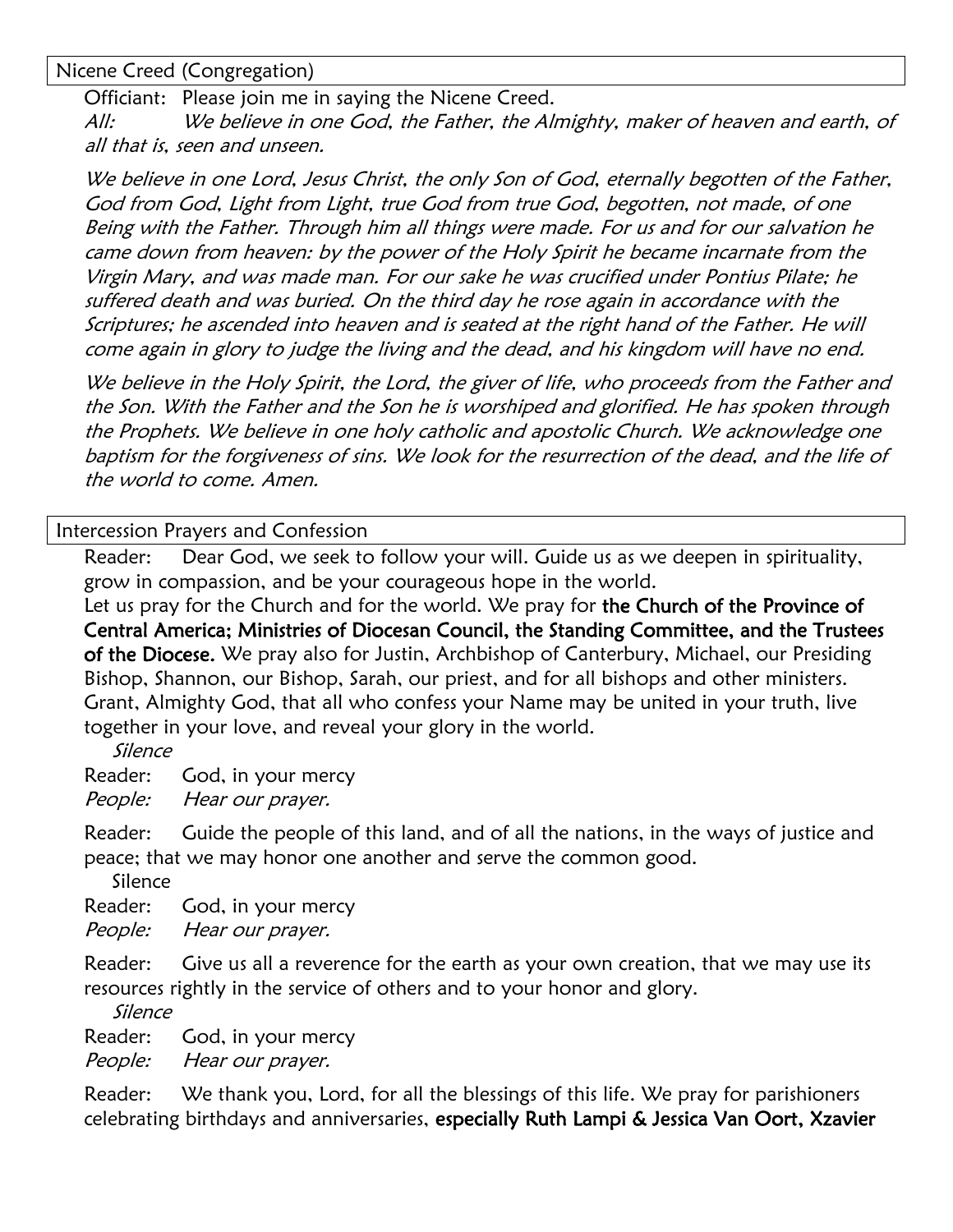Chipp-Blair, Alden Franzoni, Bill Meub, Nick Searles. Bless all whose lives are closely linked with ours, and grant that we may serve Christ in them, and love one another as he loves us.

Silence Reader: God, in your mercy

People: Hear our prayer.

Reader: For the special needs and concerns of this congregation, we pray for: Rodney, John, Meg, Mike, Emily, Susan, Eric, Mona, Harriet, Mary Ann, Joan, Guy, Arlynn, Christian. Comfort and heal all those who suffer in body, mind, or spirit; give them courage

and hope in their troubles and bring them the joy of your salvation.

Silence

Reader: God, in your mercy People: Hear our prayer.

Reader: We commend to your mercy all who have died, especially Gustavus, Sr. & Ruth Crowell, Gustavus Crowell, Jr., and Janet O'Brien, Effie Bush & family, Vernon & Bernice Fifield, Neil O'Brien in whose memory the altar flowers have been given, that your will for them may be fulfilled; and we pray that we may share with all your saints in your eternal kingdom.

Silence

Reader: God, in your mercy

People: Hear our prayer.

Officiant: O God, who created all peoples in your image, we thank you for the wonderful diversity of races and cultures in this world. Enrich our lives by ever-widening circles of fellowship, and show us your presence in those who differ most from us, until our knowledge of your love is made perfect in our love for all your children; through Jesus Christ our Lord. Amen.

### The Confession and Absolution

Officiant: Let us confess our sins against God and our neighbor.

All: Most merciful God, we confess that we have sinned against you in thought, word, and deed, by what we have done, and by what we have left undone. We have not loved you with our whole heart; we have not loved our neighbors as ourselves. We are truly sorry and we humbly repent. For the sake of your Son Jesus Christ, have mercy on us and forgive us; that we may delight in your will, and walk in your ways, to the glory of your Name. Amen.

Officiant: Almighty God have mercy on you, forgive you all your sins through our Lord Jesus Christ, strengthen you in all goodness, and by the power of the Holy Spirit keep you in eternal life. Amen.

#### The Peace

Officiant: The peace of the Lord be always with you. People: And also with you.

Thank you for remaining in your place for the passing of the peace. In these times, you may exchange the peace through eye contact with a wave, a bow, a smile, or whatever motion you grow to embrace in this adapted practice.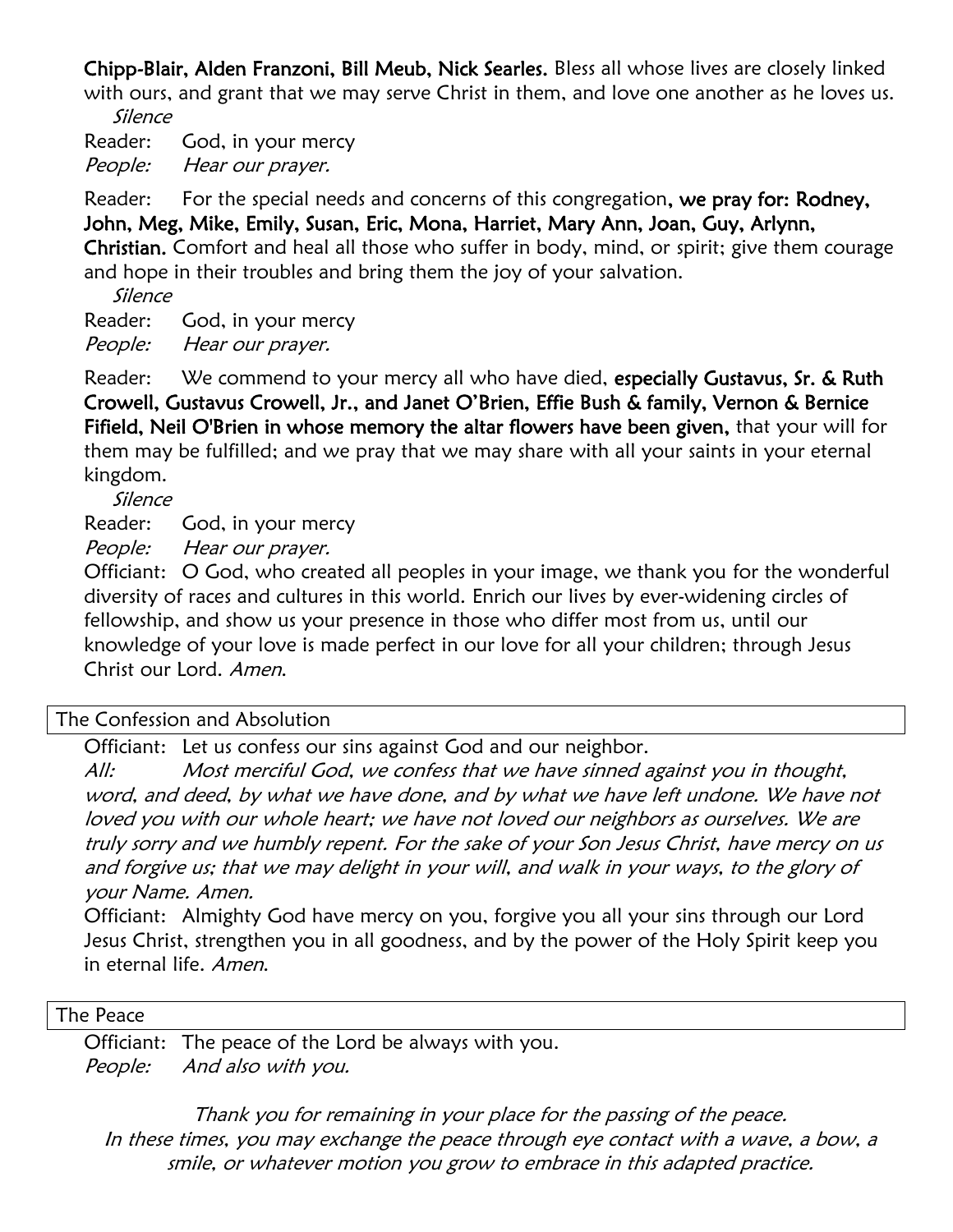All may come up the center aisle to receive Communion. Alert an usher if you wish to receive communion in your seat. The priest will distribute the bread and the wine in "kits" that we will consume together once all are served.

Thank you for your financial commitment to the life of Trinity Church. Your gift helps our church family spread God's love and joy in the world! Offering plates are located at the top of the center aisle on the way to the altar as well as near the center exit doors.

| Offertory Anthem<br>Hymn to Our Lady<br>Lau<br>"JDer" |
|-------------------------------------------------------|
|-------------------------------------------------------|

# The Holy Communion

The Great Thanksgiving Services of the Services of the Services of the Services of the Services of the Services

Celebrant: The Lord be with you.

People: And also with you.

Celebrant: Lift up your hearts.

People: We lift them to the Lord.

Celebrant: Let us give thanks to the Lord our God.

People: It is right to give him thanks and praise.

Celebrant: It is right, and a good and joyful thing, always and everywhere to give thanks to you, Father Almighty, Creator of heaven and earth. Because you sent your beloved Son to redeem us from sin and death, and to make us heirs in him of everlasting life; that when he shall come again in power and great triumph to judge the world, we may without shame or fear rejoice to behold his appearing. Therefore, we praise you, joining our voices with Angels and Archangels and with all the company of heaven, who for ever sing this hymn to proclaim the glory of your Name:

| Sanctus |                                                   | S 114 |
|---------|---------------------------------------------------|-------|
| All:    | Holy, Holy, Holy Lord, God of hosts,              |       |
|         | heaven and earth are full of thy glory.           |       |
|         | Glory be to thee, O Lord most high.               |       |
|         | Blessed is he who cometh in the name of the Lord. |       |
|         | Hosanna in the highest.                           |       |

Eucharistic Prayer B (People stand or kneel as able.)

Celebrant: We give thanks to you, O God, for the goodness and love which you have made known to us in creation; in the calling of Israel to be your people; in your Word spoken through the prophets; and above all in the Word made flesh, Jesus, your Son. For in these last days you sent him to be incarnate from the Virgin Mary, to be the Savior and Redeemer of the world. In him, you have delivered us from evil, and made us worthy to stand before you. In him, you have brought us out of error into truth, out of sin into righteousness, out of death into life.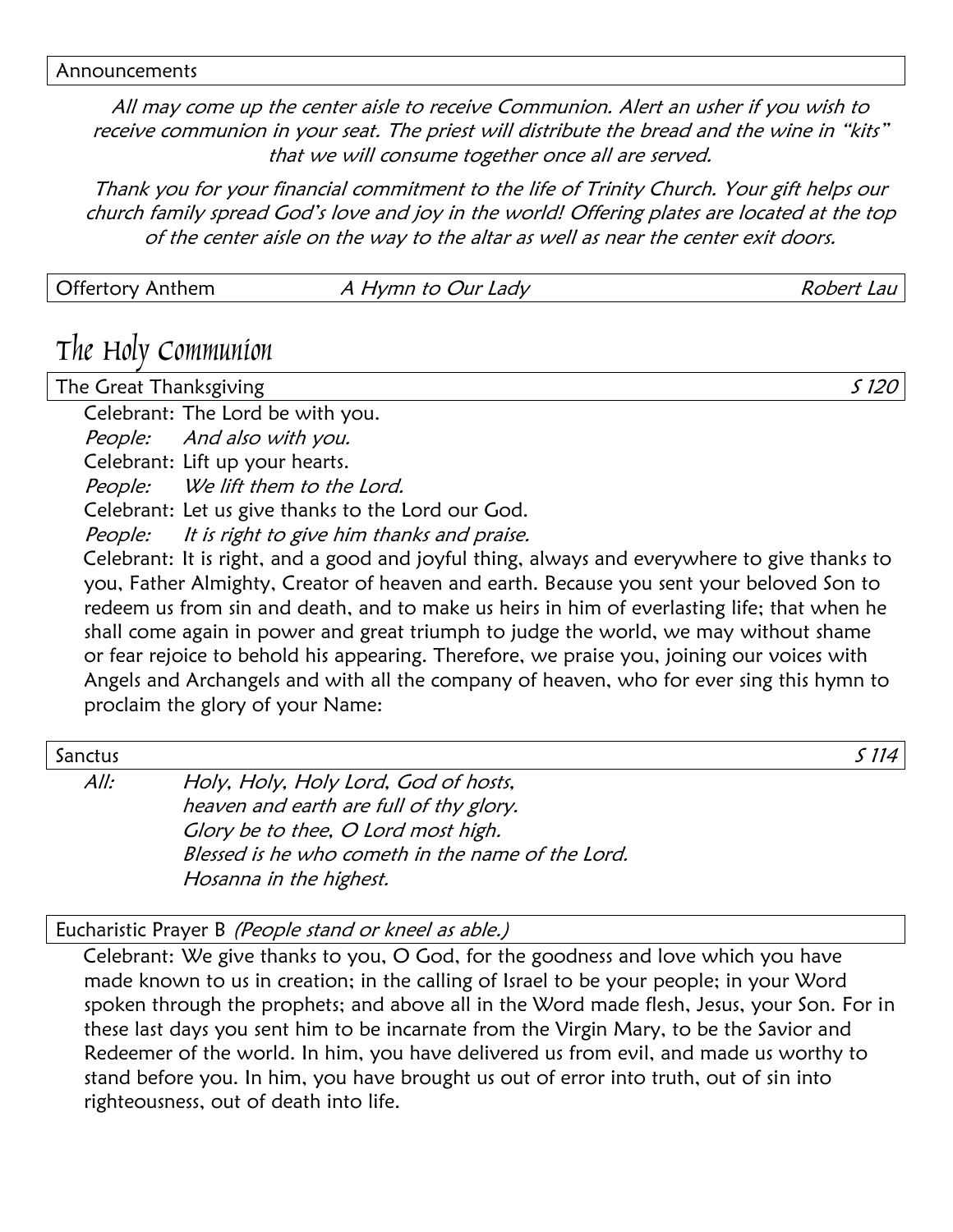On the night before he died for us, our Lord Jesus Christ took bread; and when he had given thanks to you, he broke it, and gave it to his disciples, and said, "Take, eat: This is my Body, which is given for you. Do this for the remembrance of me."

After supper he took the cup of wine; and when he had given thanks, he gave it to them, and said, "Drink this, all of you: This is my Blood of the new Covenant, which is shed for you and for many for the forgiveness of sins. Whenever you drink it, do this for the remembrance of me."

Therefore, according to his command, O Father,

All: We remember his death, We proclaim his resurrection, We await his coming in glory;

Celebrant: And we offer our sacrifice of praise and thanksgiving to you, O Lord of all; presenting to you, from your creation, this bread and this wine.

We pray you, gracious God, to send your Holy Spirit upon these gifts that they may be the Sacrament of the Body of Christ and his Blood of the new Covenant. Unite us to your Son in his sacrifice, that we may be acceptable through him, being sanctified by the Holy Spirit. In the fullness of time, put all things in subjection under your Christ, and bring us to that heavenly country where, with all your saints, we may enter the everlasting heritage of your sons and daughters; through Jesus Christ our Lord, the firstborn of all creation, the head of the Church, and the author of our salvation.

By him, and with him, and in him, in the unity of the Holy Spirit all honor and glory is yours, Almighty Father, now and for ever. AMEN.

|  | The Lord's Prayer |  |
|--|-------------------|--|
|--|-------------------|--|

|      | Celebrant: And now, as our Savior Christ has taught us, we are bold to say,      |
|------|----------------------------------------------------------------------------------|
| All: | Our Father, who art in heaven, hallowed be thy Name,                             |
|      | thy kingdom come, thy will be done, on earth as it is in heaven.                 |
|      | Give us this day our daily bread.                                                |
|      | And forgive us our trespasses, as we forgive those who trespass against us.      |
|      | And lead us not into temptation, but deliver us from evil.                       |
|      | For thine is the kingdom, and the power, and the glory, for ever and ever. Amen. |
|      |                                                                                  |

#### The Fraction

Celebrant: Alleluia, Christ our Passover is sacrificed for us. People: Therefore, let us keep the feast. Alleluia!

#### Agnus Dei Single State of the State of the State of the State of the State of the State of the State of the State of the State of the State of the State of the State of the State of the State of the State of the State of t

All (sung): Lamb of God, you take away the sins of the world. Have mercy on us. Lamb of God, you take away the sins of the world. Have mercy on us. Lamb of God, you take away the sins of the world. Grant us your peace.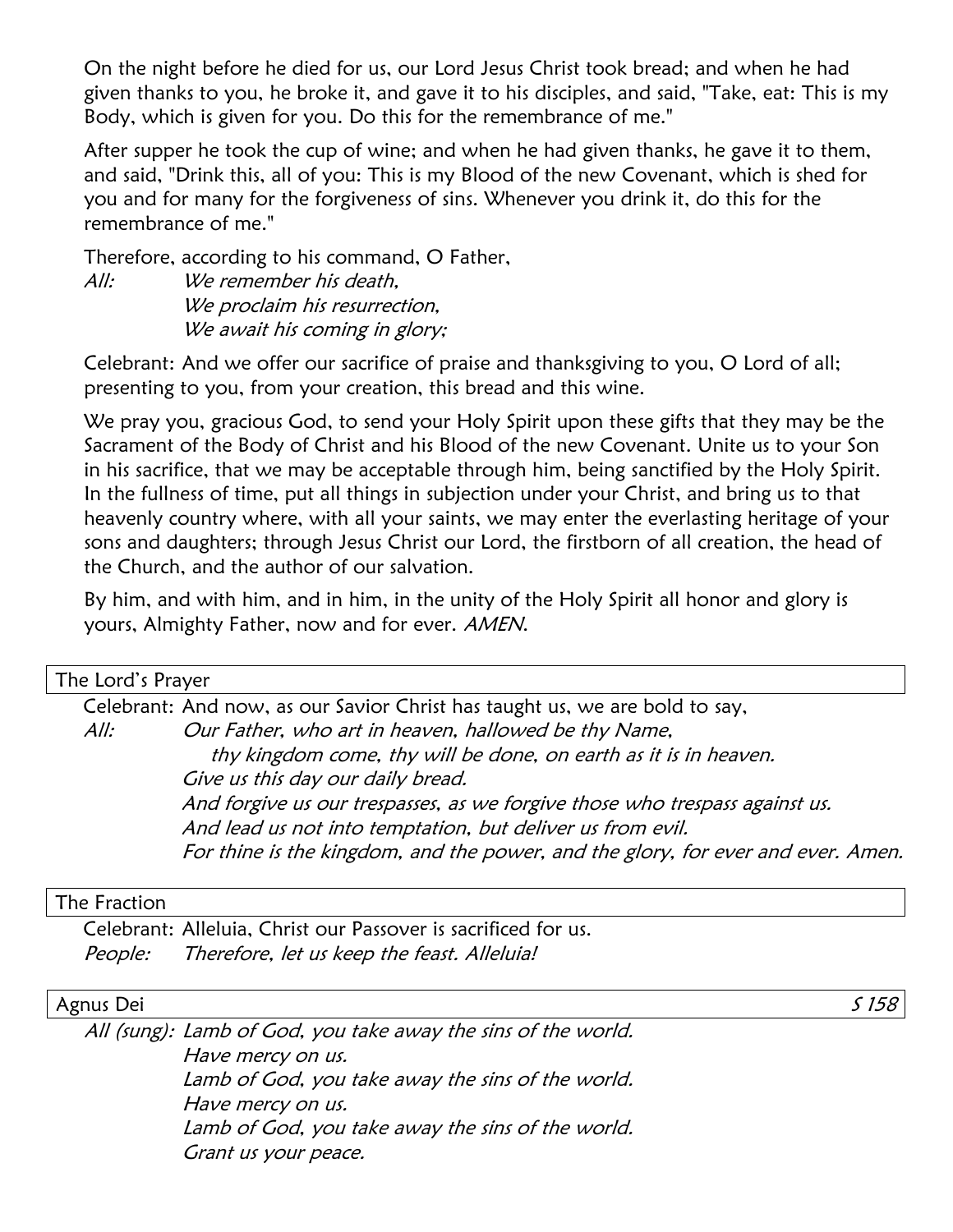#### The Invitation

Celebrant: The Gifts of God for the People of God. Take them in remembrance that Christ died for you, and feed on him in your hearts by faith, with thanksgiving.

Thank you for following the direction of the ushers, maintaining 6 feet of distance from other family groups, and waiting to consume the elements upon returning to the pews.

Communion Anthem Lo, how a Rose e'er blooming choral setting by Michael Praetorius organ setting by Johannes Brahm

#### Post Communion Prayer

Celebrant: Let us pray.

All: Eternal God, heavenly Father, you have graciously accepted us as living members of your Son our Savior Jesus Christ, and you have fed us with spiritual food in the Sacrament of his Body and Blood. Send us now into the world in peace, and grant us strength and courage to love and serve you with gladness and singleness of heart; through Christ our Lord. Amen.

#### Blessing

Celebrant: May the blessing of God Almighty: Father, Son and Holy Spirit be upon you and remain with you always.

Closing Hymn #72 **Hark!** the glad sound! the Savior comes

#### Dismissal

Celebrant: Go in peace to love and serve the Lord. Alleluia! Alleluia! People: Thanks Be to God! Alleluia! Alleluia!

Postlude **Fugue on the Magnificat (BWV 733)** J. S. Bach

Exiting: Your presence is a blessing! Thank you for this gift. There are waste bins at each exit for communion container disposal. Join others for fellowship outside!